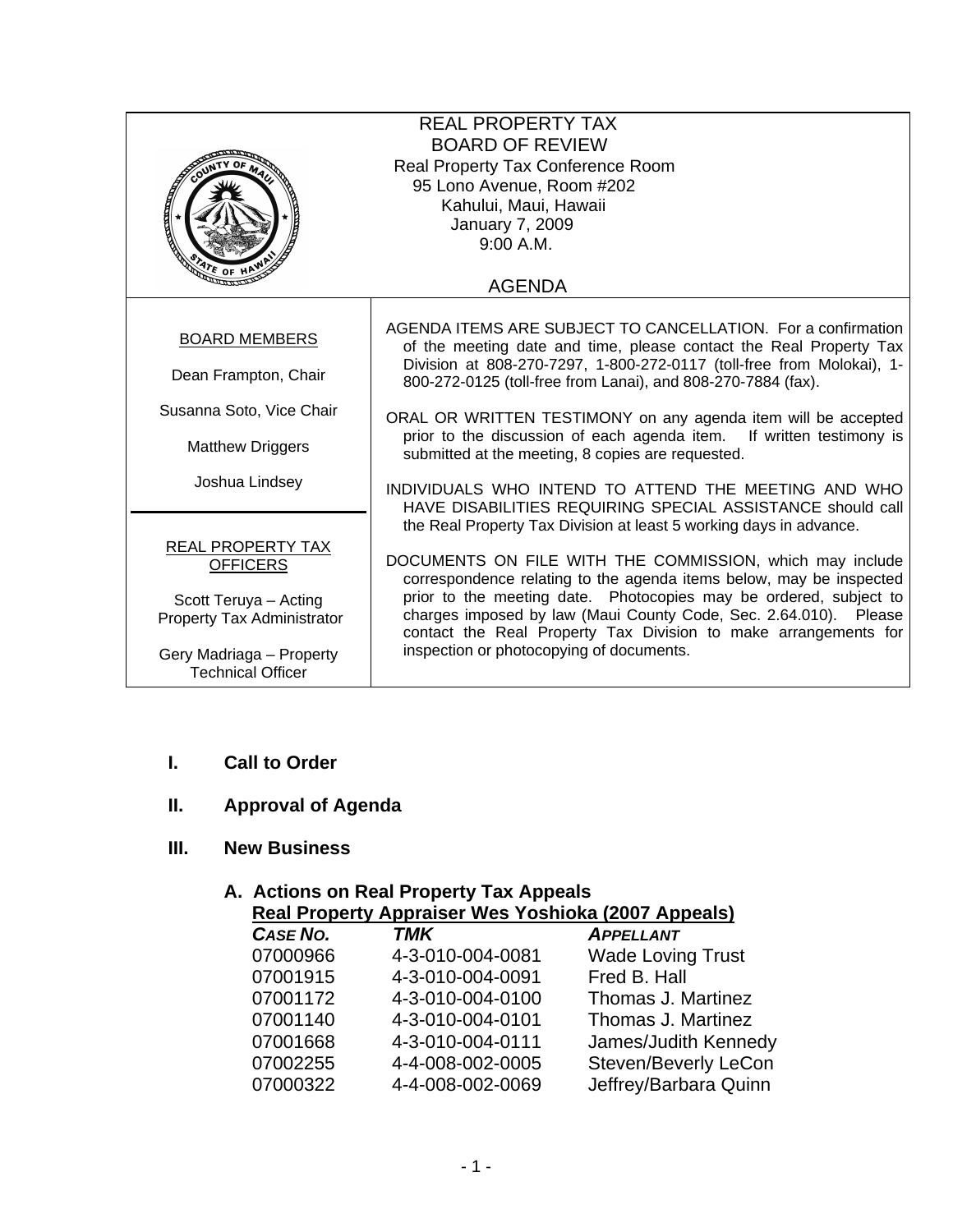## **Real Property Appraiser Wes Yoshioka (2007 Appeals, cont'd)**

| CASE NO. | <b>TMK</b>       | <b>APPELLANT</b>                         |
|----------|------------------|------------------------------------------|
| 07000561 | 4-4-008-002-0108 | <b>Walter/Shirley Moresi</b>             |
| 07004822 | 4-4-008-002-0192 | Richard/Pamela Martin                    |
| 07000750 | 4-4-008-002-0224 | <b>Raju Family Trust</b>                 |
| 07002312 | 4-4-008-002-0252 | <b>Berthold/Brigette Steinebel Trust</b> |
| 07002319 | 4-4-008-002-0296 | <b>Berthold/Brigette Steinebel Trust</b> |
| 07000790 | 4-4-008-002-0283 | Robert/Adrienne Steinebel                |
| 07000261 | 4-4-008-002-0267 | Frederick/Linda Tsein                    |
| 07000357 | 4-4-008-002-0360 | Glodine M. Klinger                       |

# **Real Property Appraiser Joy Makua (2008 Appeals)**

| <b>CASE NO.</b> | <b>TMK</b>       | APPELLANT                     |
|-----------------|------------------|-------------------------------|
| 08001284        | 2-1-005-117-0000 | <b>Pine State Limited</b>     |
| 08000315        | 2-1-005-118-0000 | Iwa'lke LLC                   |
| 08000641        | 2-1-008-112-0009 | Hale Hawaii, LLC              |
| 08001078        | 2-1-008-112-0010 | Richard S. Chapura            |
| 08000283        | 2-1-008-112-0016 | Kevin T. Richter              |
| 08000726        | 2-1-008-112-0036 | Richard D. Cooper             |
| 08000637        | 2-1-008-140-0000 | Wailea Golf, LLC              |
| 08000087        | 2-1-024-030-0000 | <b>Sky Lewis</b>              |
| 08000139        | 2-1-024-046-0000 | James T. Laing                |
| 08001083        | 2-1-025-033-0000 | Dale G. Bender                |
| 08000947        | 2-1-026-014-0000 | James/Jerrie Sheppard         |
| 08001496        | 2-1-027-001-0000 | Hammond Develop International |
| 08001056        | 2-1-027-019-0000 | Discovery Incorporated        |

### **Real Property Appraiser Ed Pa'a (2008 Appeals)**

| <b>CASE NO.</b> | <b>TMK</b>       | <b>APPELLANT</b>             |
|-----------------|------------------|------------------------------|
| 08001289        | 3-8-013-010-0015 | Marvin H. White              |
| 08001095        | 3-8-013-010-0016 | Anthony L. Greco             |
| 08000613        | 3-8-013-010-0019 | John A. Torrence, III        |
| 08000724        | 3-8-013-010-0045 | <b>Erickson Family Trust</b> |
| 08000140        | 3-8-014-015-0012 | Karl R. Byers                |
| 08000365        | 3-8-014-015-0021 | <b>William/Judith Brown</b>  |
| 08000350        | 3-8-014-015-0025 | Bruce/Sonja Bean             |
| 08001033        | 3-8-014-015-0037 | John R. Fritz                |
| 08001445        | 3-8-014-015-0039 | Gilbert Van Valkenburg       |
| 08000034        | 3-8-014-015-0048 | Samuel, Jr. /Gayle Harbo     |
| 08000096        | 3-8-014-016-0032 | <b>Womack Family Trust</b>   |
| 08001041        | 3-8-014-016-0035 | Irvin Pehr Cook, Jr.         |
| 08000697        | 3-8-014-016-0041 | David/Erica Richardson       |
| 08000995        | 3-8-014-016-0042 | Deanna Benatovich            |
| 08001190        | 3-8-014-016-0047 | Mary J. Omwake               |